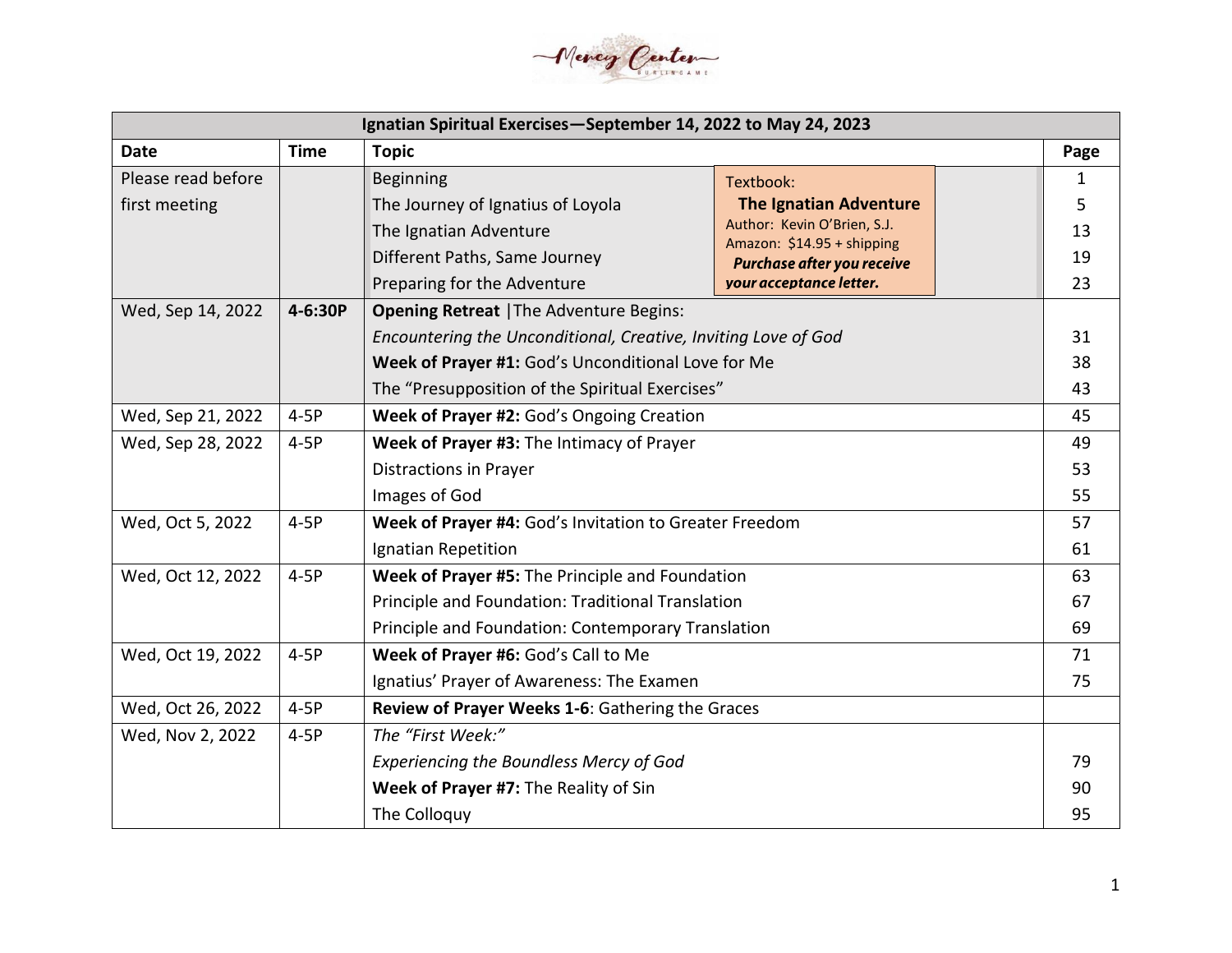

| <b>Date</b>       | <b>Time</b> | <b>Topic</b>                                                                      | Page |
|-------------------|-------------|-----------------------------------------------------------------------------------|------|
| Wed, Nov 9, 2022  | $4-5P$      | Week of Prayer #8: My Own History of Sin and Grace                                | 97   |
| Wed, Nov 16, 2022 | $4-5P$      | Week of Prayer #9: The Causes and Consequences of Sin                             | 102  |
|                   |             | Experiences of Boredom or Dryness in Prayer                                       | 109  |
| Wed, Nov 23, 2022 | No Mtg      | <b>Break, Repetition</b>                                                          |      |
| Wed, Nov 30, 2022 | $4-5P$      | Week of Prayer #10: God's Merciful Love for Me                                    | 112  |
|                   |             | Introduction to the Discernment of Spirits                                        | 115  |
| Wed, Dec 7, 2022  | $4-5P$      | Longing for Light: The Season of Advent                                           |      |
| Wed, Dec 14, 2022 | $4-5P$      | The "Second Week:"                                                                |      |
|                   |             | Accompanying Jesus Christ on Mission                                              | 119  |
|                   |             | Week of Prayer #11: The Contemplation on the Incarnation                          | 129  |
|                   |             | <b>Gentle Reminders</b>                                                           | 135  |
| Wed, Dec 21, 2022 | No Mtg      | Week of Prayer #12: The Birth of Jesus                                            | 137  |
|                   |             | Ignatian Contemplation: Imaginative Prayer                                        | 141  |
| Wed, Dec 28, 2022 | No Mtg      | Week of Prayer #13: The Childhood of Jesus                                        | 143  |
|                   |             | Rules for the Discernment of Spirits: How the Good Spirit and Evil Spirit Operate | 145  |
| Wed, Jan 4, 2023  | 4-6:30P     | Midterm Retreat   Week of Prayer #14: The Hidden Life of Jesus                    | 147  |
|                   |             | Rules for the Discernment of Spirits: Storing Up the Graces of Consolation        | 151  |
| Wed, Jan 11, 2023 | $4-5P$      | Week of Prayer #15: The Call of Christ, Our King                                  | 153  |
|                   |             | Poverty of Spirit                                                                 | 159  |
| Wed, Jan 18, 2023 | $4-5P$      | Week of Prayer #16: Jesus' Public Ministry Begins                                 | 162  |
|                   |             | Rules for Discernment of Spirits: Dealing with Spiritual Desolation               | 165  |
| Wed, Jan 25, 2023 | $4-5P$      | Week of Prayer #17: Meditation on Two Standards                                   | 168  |
| Wed, Feb 1, 2023  | $4-5P$      | Week of Prayer #18: The Call and Cost of Discipleship                             | 176  |
|                   |             | Rules for Discernment of Spirits: Reason We Experience Desolation                 | 181  |
| Wed, Feb 8, 2023  | $4-5P$      | Week of Prayer #19: Three Ways of Loving                                          | 183  |
|                   |             |                                                                                   |      |